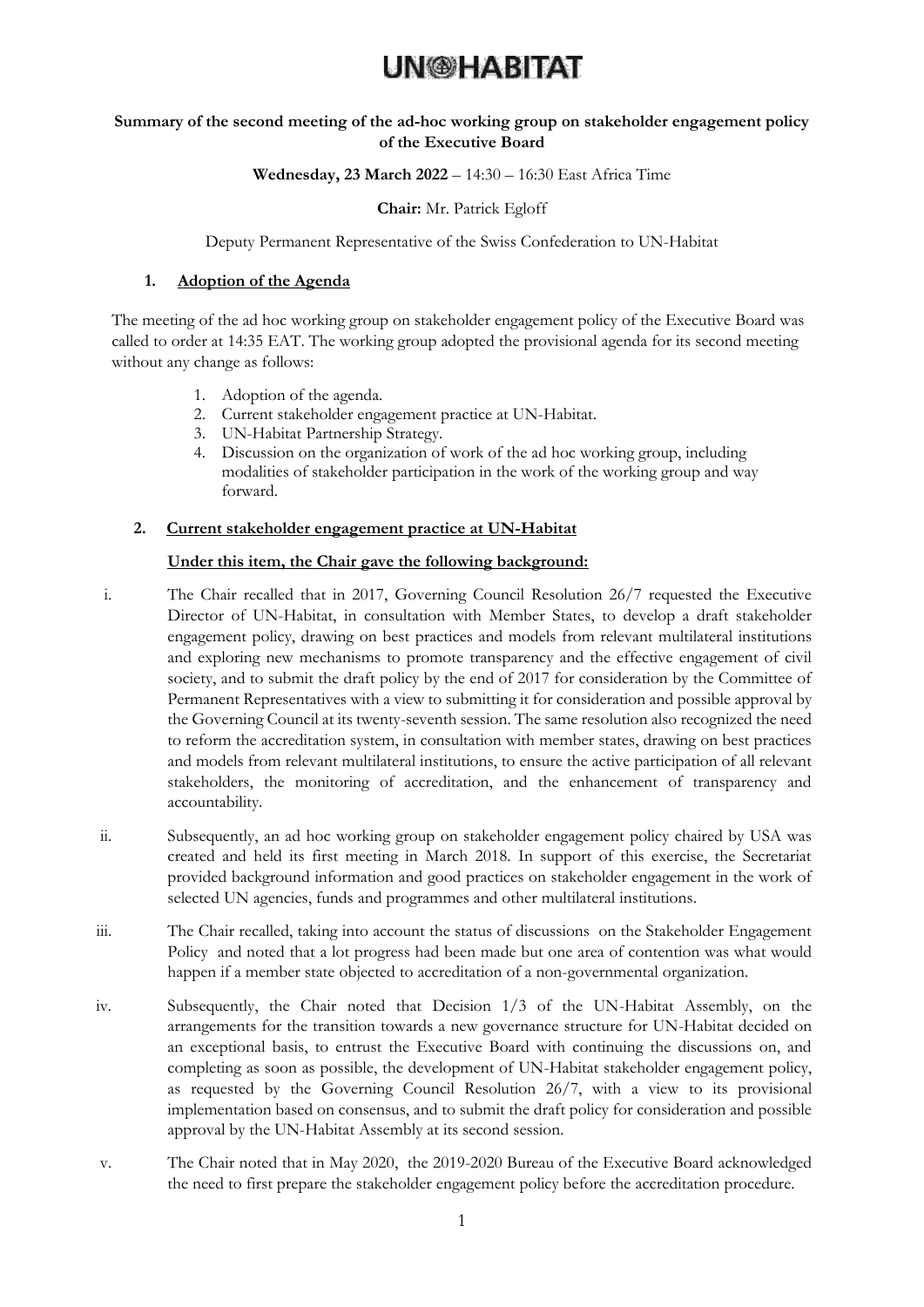vi. The Chair further recalled that due to the global Coronavirus pandemic, the working group was unable to meet since physical meetings not desirable, in line with paragraph 5 of Executive Board Decision 2020/6 which recommended that the working group should resume its work once inperson meetings are possible.

Following the above background information, the Secretariat provided a briefing on the current stakeholder engagement practice at UN-Habitat.

### **The briefing by the Secretariat highlighted the following:**

- vii. The Secretariat outlined that the purpose of the presentation was (i) to provide the context of stakeholder engagement at UN-Habitat; (ii) to explain the meaning of stakeholder engagement for the mandate of UN-Habitat; and (iii) to see how UN-Habitat worked with stakeholders so far.
- viii. The Secretariat indicated that engagement with stakeholders is at the core of UN-Habitat's DNA as its mandate requires to work with all levels of government and stakeholders. UN-Habitat uses an evidence-based approach to develop norms and guidance and assist Member States to translate these into policies (policy into practice). As such, UN-Habitat needs to work with experts to ensure that the organization has advocates for evidence-based decision making with research expertise in academia, and to increase consultations with grassroots leaders, women & youth groups to ensure normative guidance is robust and inclusive.
- ix. The Secretariat highlighted that under the current governance framework of UN-Habitat, the stakeholder engage through statements, providing expert advice and engaging in informal discussions at the sessions of the governing bodies. Additionally, UN-Habitat engages with stakeholders during inter-sessional periods, during which they (i) provide technical support, (ii) contribute to programme implementation, (iii) monitor the implementation of the Sustainable Development Goals (SDGs) and the New Urban Agenda, to discuss innovative funding for resource mobilization and to provide a platform for advocacy during meetings such as the World Urban Forum and World Urban Campaign.
- x. The Secretariat reiterated that since 2019, stakeholder engagement has become more structured with the establishment in May 2019 of the Stakeholder Advisory Group Enterprise, (SAGE) , a platform which advises the organization on stakeholder engagement in strategies, policies, knowledge, advocacy, and programmes to improve living conditions for all in an urbanizing world. SAGE provides a mechanism to strengthen innovative and effective of stakeholder engagement as stakeholders play a crucial role in implementing the New Urban Agenda and the urban dimensions of the SDGs. The advisory role by the SAGE will be on technical and financial perspectives as guided by the stakeholder collaborative implementation framework and as requested by the Executive Director. The Secretariat reiterated it welcomes the support from stakeholders on specific deliverables directly related to the Organization's mandate. A good example is the upcoming high-level meeting of the General Assembly on the implementation of the New Urban Agenda to be held in April 2022. Stakeholders actively contributed through write-shops, providing inputs to the Secretary-General's Quadrennial Report and some have been selected by the President of the General Assembly to be part of his Advisory Committee on Sustainable Urbanization.
- xi. The Secretariat concluded that stakeholders play a crucial role to bring to life the mandate of UN-Habitat, as they support Member States in the data collection, highlight the special requirements of specific constituencies and beyond advocacy, they are key to any effort to scale up and translate policy into practice.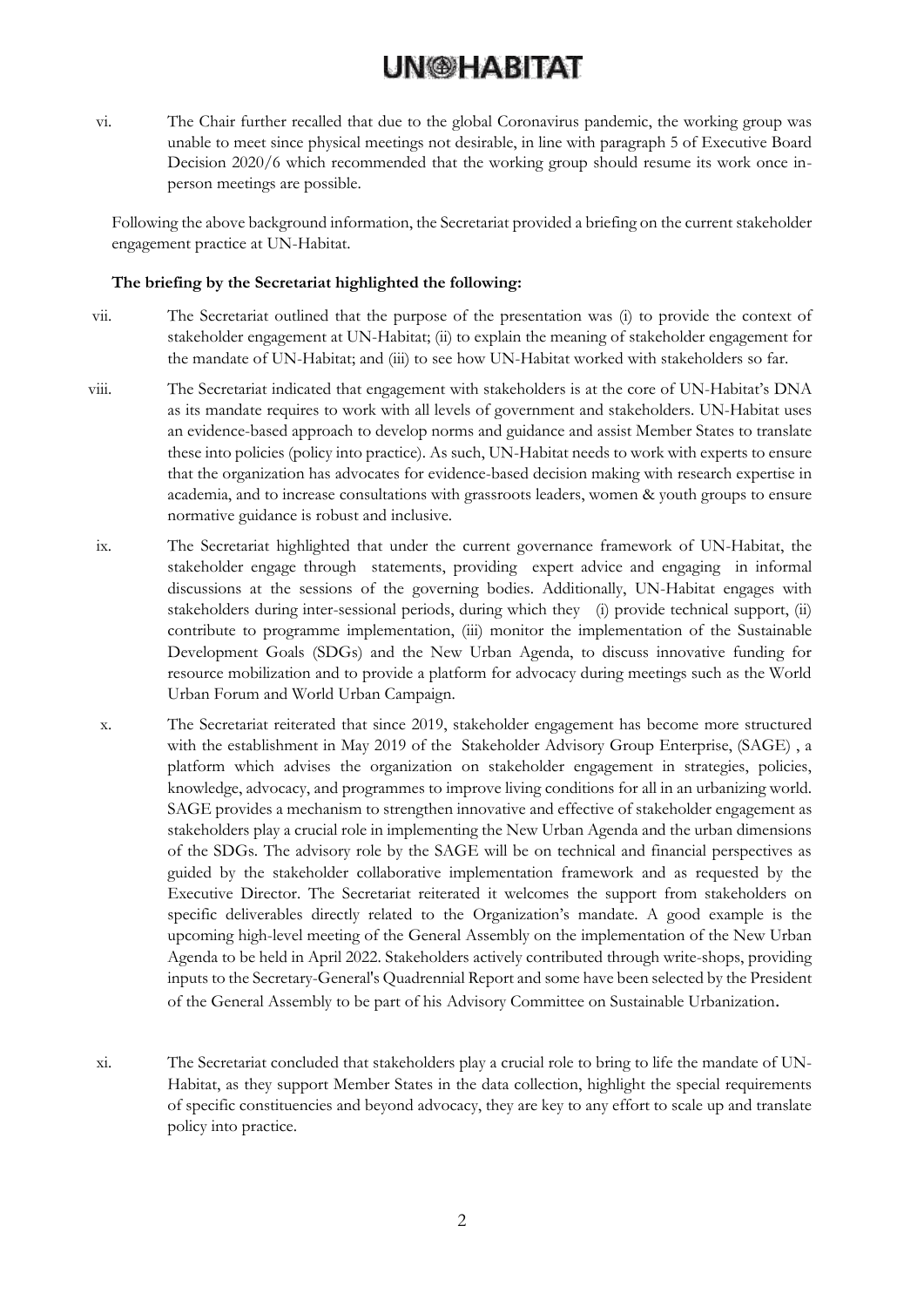## **Following the presentation by the Secretariat, the discussions highlighted the following:**

xii. One Member State enquired whether UN-Habitat's stakeholder engagement and practice would adopt the same accreditation and stakeholder verification processes that are in place at the Economic and Social Council (ECOSOC).

## **In light of the views expressed by Member States, the Secretariat responded as follows:**

xiii. The Secretariat informed that non-governmental organizations in consultative status with the United Nations Economic and Social Council (ECOSOC) or accredited to participate in the first session of the UN-Habitat Assembly, on matters that relate to their activities and in accordance with Rule 69 of the Rules of Procedure of the UN-Habitat Assembly as well as rule Section XIV, 17.3 of the Rules and Procedure of the Executive Board of UN-Habitat. Consequently, nongovernmental organizations proceed with registration only if in consultative status with either ECOSOC or if accredited to the UN-Habitat Assembly, and if their competence is relevant to the provisional Agenda of the governing bodies of UN-Habitat.

After Agenda item 2, the meeting considered Agenda item 3, namely UN-Habitat's Partnership Strategy.

## **3. UN-Habitat's Partnership Strategy**

## **Under this item, the Chair provided the following background:**

xiv. The Chair recalled that at its second session of the year 2020, the Executive Board adopted the partnership strategy of UN-Habitat as set out in document [HSP/EB.2020/10/Rev.1.](https://documents-dds-ny.un.org/doc/UNDOC/GEN/K20/018/05/PDF/K2001805.pdf?OpenElement) The Chair noted that the purpose of the partnership strategy was to advance the partnerships that UN-Habitat needed to establish and maintain to successfully coordinate and implement its strategic plan for the period 2020-2023. The strategy was intended to serve as a vehicle for strategic political engagement with Member States and the United Nations system; mobilize stakeholders at various levels; ensure the effective implementation of the New Urban Agenda; and the UN-Habitat flagship programmes and substantially strengthen the depth and breadth of resource mobilization activities.

### **The briefing by the Secretariat highlighted the following:**

- xv. The Secretariat indicated that the UN-Habitat Partnership Strategy referred to an action plan developed by UN-Habitat to help the programme achieve the objectives of the Strategic Plan of UN-Habitat for the period 2020-2023 and the implementation of its mandate.
- xvi. The Secretariat concluded that partnerships are often associated with resolutions or demands from Member States that require immediate support. For instance, youth and grassroot organization played a crucial role to support UN-Habitat during the implementation of UN-Habitat's COVID-19 Response Plan and local government groups such as United Cities and Local Governments (UCLG), Cities Climate Leadership Group (C40) and Local Governments for Sustainability (ICLEI) played a critical role during the 26th meeting of the Conference of Parties in Glasgow. Similarly, the World Economic Forums have been particularly helpful with advocacy for sustainable urbanisation and awareness about UN-Habitat in engagement with the business community & engaging donor countries. The Secretariat noted that stakeholders play a key role in advocacy, research, technical cooperation, and other tangible support for Member States.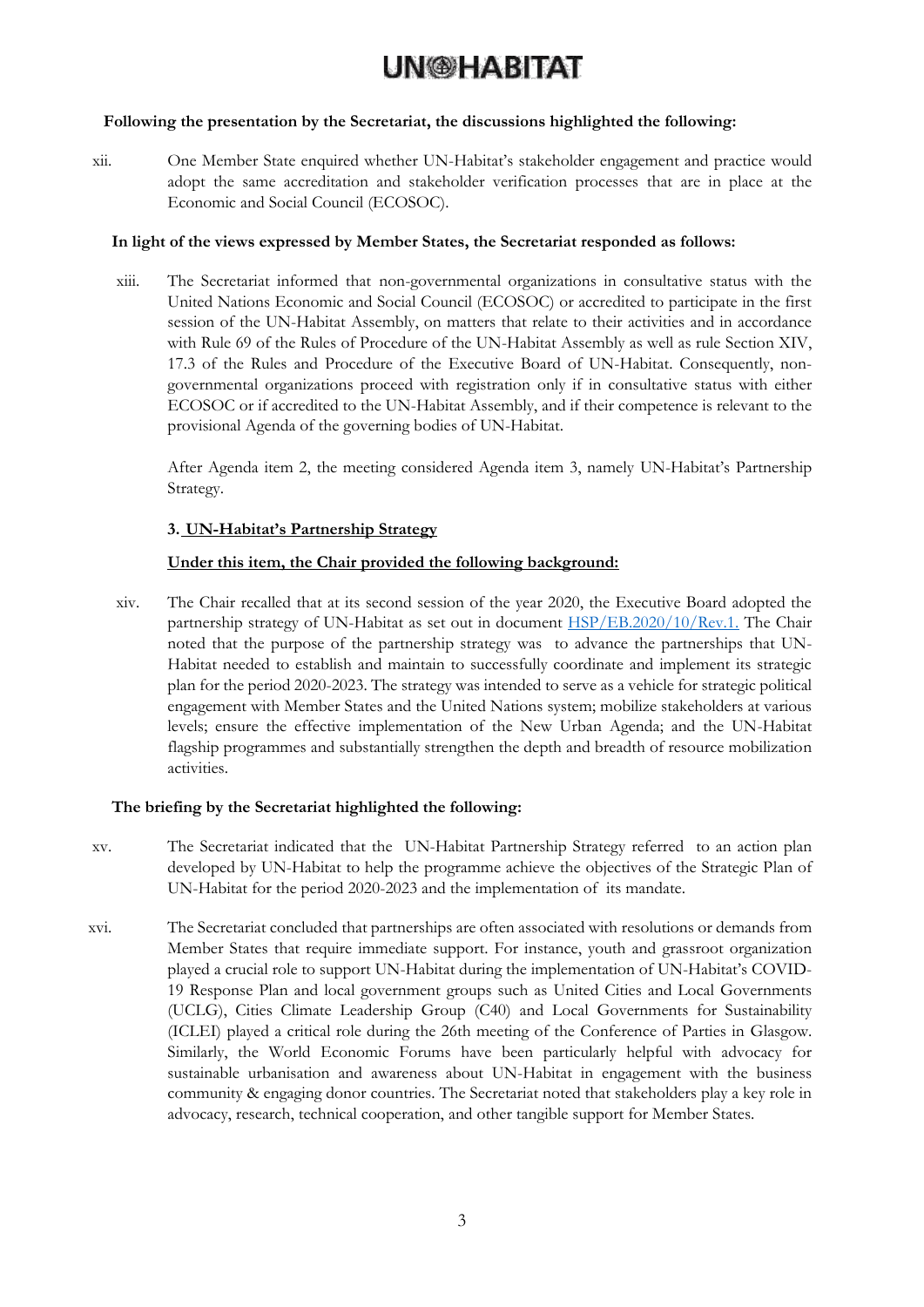### **Following the presentation by the Secretariat, the discussions highlighted the following:**

**xvii.** One Member State sought clarification on the mandate and background of the ad hoc working group and suggested that the Secretariat should circulate a roadmap with key dates for the ad hoc working group.

#### **In light of the views expressed by Member States, the Chair responded as follows:**

- xviii. The Chair recalled that that given that the ad hoc working group is required to present a draft stakeholder engagement policy for possible approval by the UN-Habitat Assembly at its second session in June 2023, the working group should begin substantive discussion on the stakeholder engagement policy in May 2022, after the first session of the Executive Board for the year 2022.
- xix. The Chair noted that the objective would be to discussions on the modalities of stakeholder engagement which should be concluded before the second session of the Executive Board for the year 2022. The Chair further noted that discussions on accreditation procedures may begin after the second session of the Executive Board for the year 2022 .

## **4. Discussion of the organization of work of the ad hoc working group and way forward, including expectations, scope of work, and participation of stakeholders**

### **Under this item, the Chair gave the following background:**

- xx. The Chair invited the working group to recommend a way forward and scope of the work of the ad hoc working group.
- xxi. The Chair recommended that the ad hoc working group focuses on the modalities of the stakeholder engagement before focusing on the accreditation procedure.
- xxii. The Chair suggested that partners and stakeholders be invited to participate in in the meetings of the ad hoc working group, with the understanding that they may contribute to the discussions on matters within their expertise or scope of activities and on which they have special competenceand that they would not be expected to participate in the decision-making process. There was no objection to this suggestion.

#### **The ad hoc working group recommended as follows:**

- a) That its scope of work and focus be on stakeholder engagement in intergovernmental processes and UN-Habitat governance structure given the fact that stakeholder engagement in normative and operational programmes are defined in partnership strategies and standard operating procedures for partners and covered by various policies, strategies, guidelines, and procedures including the implementing partners policy, and partnership strategy.
- b) That the ad hoc working group focuses first on the modalities of the stakeholder engagement, and then on the accreditation procedure, noting that should the need for change arises in the course of its discussions, the ad hoc working group will adjust accordingly.
- c) That stakeholders and partners be invited to participate in the meetings of the ad hoc working group in an observer capacity, with the understanding that that they will contribute to the discussions on matters within their expertise or scope of activities and